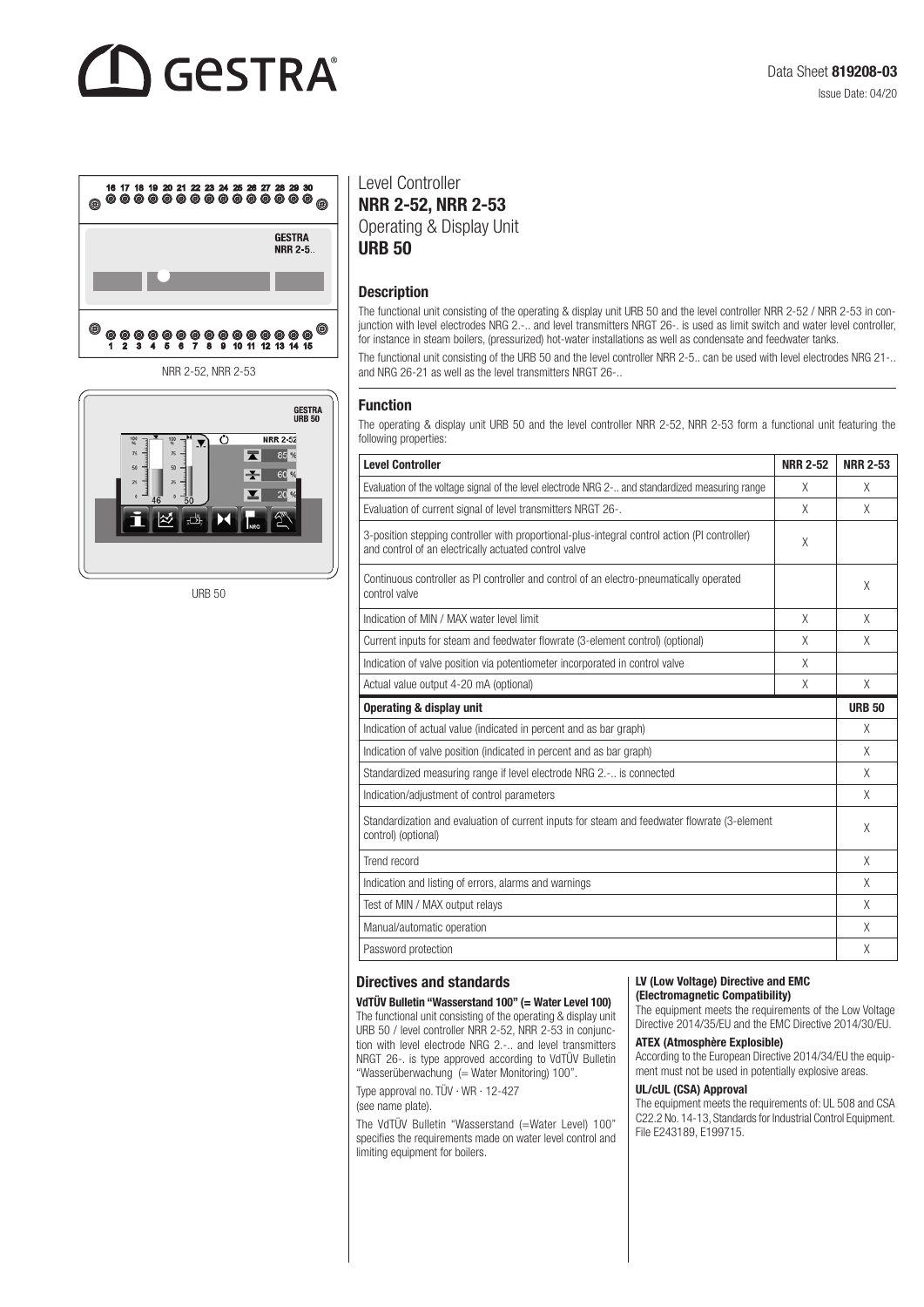## Level Controller NRR 2-52, NRR 2-53

## Technical data

Supply voltage 24 VDC, + / –20 %

Fuse

## external 0.5 A (semi-delay) Power consumption

5 VA

#### Connecting level electrode, level transmitter (switch-selectable)

1 input for level electrode NRG 21-.. and NRG 26-21, with 3 poles and screen or

1 analogue input 4-20 mA, e. g. for level transmitters NRGT 26-., with 2 poles and screen.

#### Supply voltage for level electrode 12 VDC

## Input/output

Interface for data exchange with operating & display unit URB 50

## Inputs

1 analogue input, potentiometer 0 - 1000 Ω, Two-wire connection (indication of valve position, only NRR 2-52)

1 analogue input, 4-20 mA (steam flowrate) (optional) 1 analogue input, 4-20 mA (feedwater flowrate) (optional)

## **Outputs**

NRR 2-52: 2 volt-free change-over contacts, 8 A 250 V AC / 30 V DC cos  $\varphi = 1$  (control valve). 2 volt-free change-over contacts, 8 A 250 V AC / 30 V DC cos  $\varphi = 1$ De-energizing delay: 3 seconds (MIN/MAX alarm).

NRR 2-53: 4 volt-free change-over contacts, 8 A 250 V AC / 30 V DC cos φ = 1 De-energizing delay: 3 sec. (MIN/MAX alarm) 1 analogue output 4-20 mA, max. load 500 ohm

(manipulated variable Y) Provide inductive loads with RC combinations according to manufacturer's specification to ensure interference suppression.

## NRR 2-52, NRR 2-53:

1 analog output 4-20 mA, max. load 500 ohm (actual value) (optional)

## Indicators and adjusters

1 tri-colour LED indicator (start-up  $=$  amber, power ON  $=$  $green$ , malfunction = red) 1 code switch with four poles for configuration

## Housing

Housing material: base: polycarbonate, black Front: polycarbonate, grey. Terminal strips separately detachable. Fixing of housing: Mounting clip on supporting rail TH 35, EN 60715

## Electrical safety

Pollution degree 2.

## Protection

Housing: IP 40 to EN 60529 Terminal strip: IP 20 to EN 60529

Weight approx. 0.5 kg

## Further conditions:

Ambient temperature when system is switched on: 0 ... 55 °C, during operation: -10 ... 55 °C

## Transport temperature

 $-20$  ...  $+80$  °C (< 100 hours), defrosting time of the de-energized equipment before it can be put into operation: 24 hours.

## Storage temperature

–20 ... +70 °C, defrosting time of the de-energized equipment before it can be put into operation: 24 hours.

#### Relative humidity max. 95%, no moisture condensation

## **Dimensions**



Fig. 1 NRR 2-52, NRR 2-53

## Electrical connection NRR 2-52



## Electrical connection NRR 2-53



## Fig. 3

Fig. 2

Key **1** Upper terminal strip

2 Lower terminal strip

## 3 Housing

4 Supporting rail type TH 35, EN 60715

**5** Connection of supply voltage 24 V DC

- with fuse 0.5 A (semi-delay), provided on site
- 6 Actual value output 4-20 mA (optional)
- **7** Indication of valve position, potentiometer
	- $0 1000$   $\circ$
- 8 IN 2 / 4-20 mA for feedwater flowrate (optional)

| Ø          | IN 3/4-2    |
|------------|-------------|
| ⋒          | Data line f |
| ➊          | Level tran: |
| ℗          | Level elec  |
| ®          | Central ea  |
| ❻          | MIN outpu   |
| $\bf \Phi$ | Output co   |
| $\bf \Phi$ | MAX outp    |
| ⋒          | Output 4-:  |

- 20 mA for steam flowrate (optional) for operating & display unit URB 50
- 
- smitter NRGT 26-., 4-20 mA, with earthing point
- trode NRG 21-..: NRG 26-21
- arthing point (CEP) in control cabinet
- d contact(s), de-energizing delay: 3 sec.
- ntact for activating the control valve
- ut contact(s), de-energizing delay: 3 sec.
	- 20 mA, manipulated variable Y